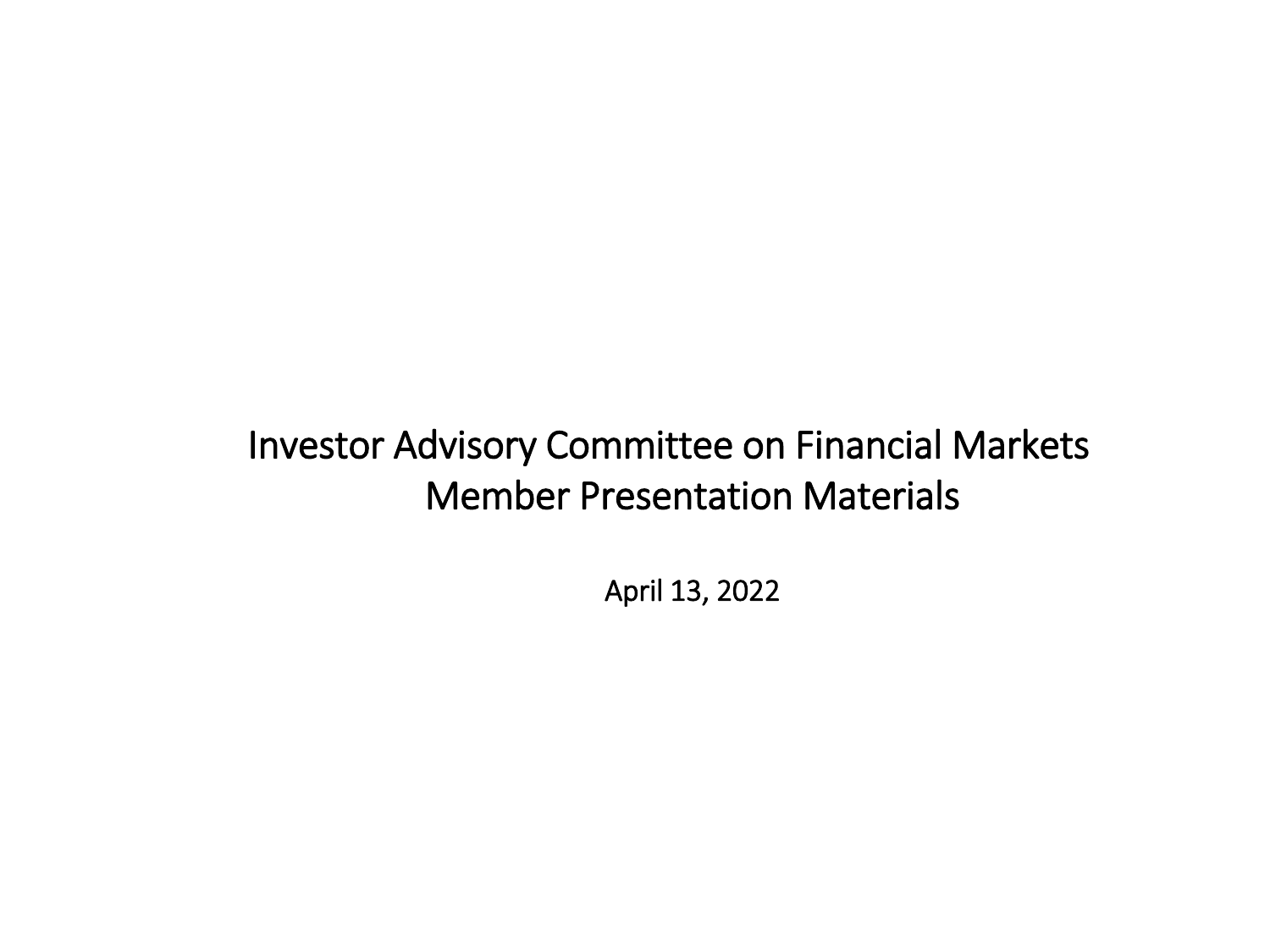# Q2 2022 IACFM Meeting Discussion Materials April 13, 2022

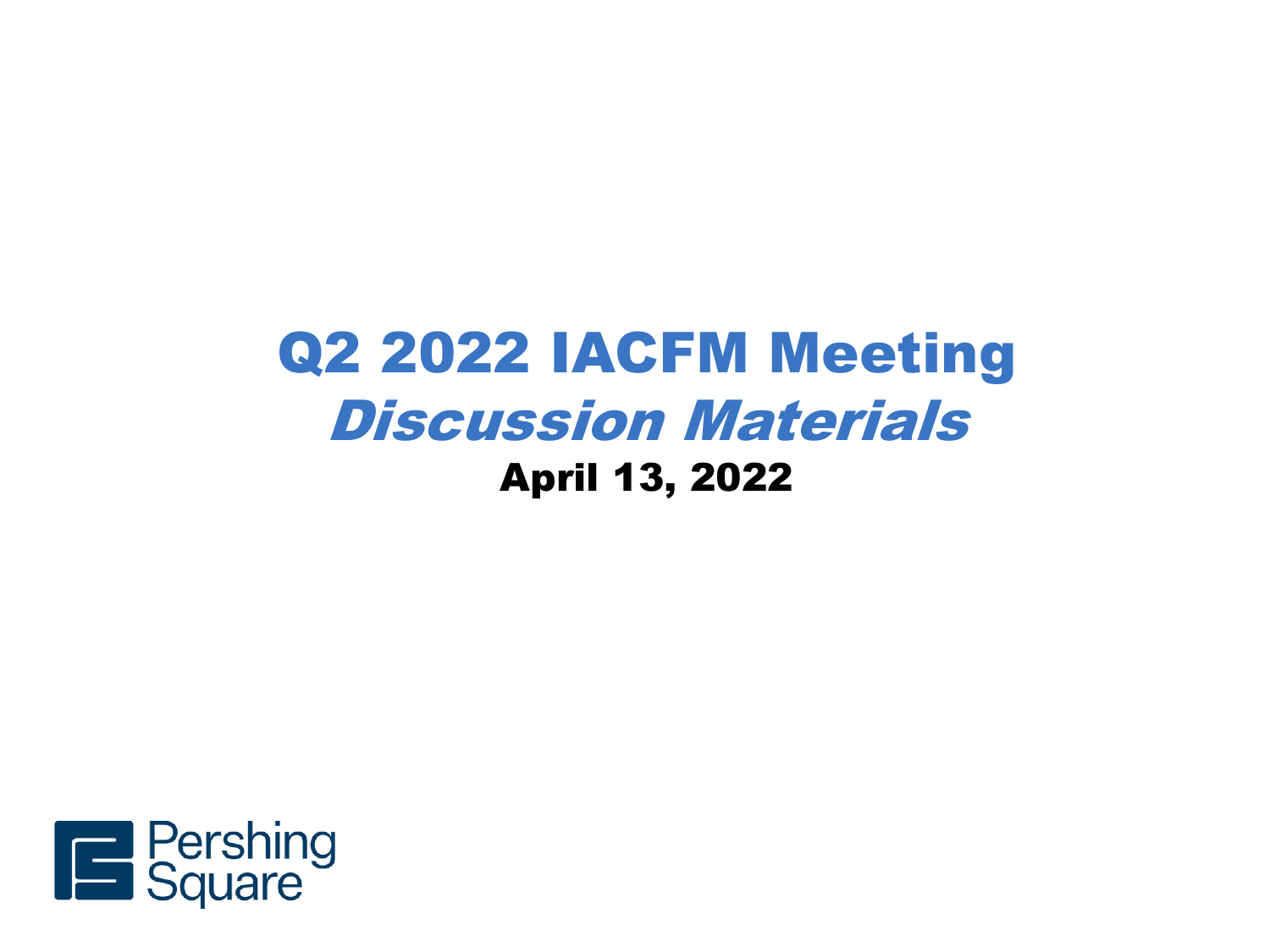# Economy is on the Cusp of Full Employment

**The economy has nearly recovered the entirety of the employment shortfall caused by the pandemic, with total employment only 410K jobs lower than its level in February 2020**

#### **Current vs Pre-Pandemic Employment Summary (numbers in millions):**

|                                                                                                                                                      | Feb-20 | Mar-22  | <b>Difference</b> |  |
|------------------------------------------------------------------------------------------------------------------------------------------------------|--------|---------|-------------------|--|
|                                                                                                                                                      |        |         |                   |  |
| <b>Total employed in labor force</b>                                                                                                                 | 158.9  | 158.5   | (0.4)             |  |
|                                                                                                                                                      |        |         |                   |  |
| <b>Unemployed in labor force</b>                                                                                                                     | 5.7    | 6.0     | 0.2               |  |
| <b>Headline U-3 unemployment rate</b>                                                                                                                | 3.5%   | $3.6\%$ | 0.1%              |  |
| U-6 unemployment rate $1$                                                                                                                            | 7.0%   | $6.9\%$ | $(0.1\%)$         |  |
|                                                                                                                                                      |        |         |                   |  |
| <b>Total civilian labor force</b>                                                                                                                    | 164.6  | 164.4   | (0.2)             |  |
| Labor force participation rate                                                                                                                       | 63.4%  | 62.4%   |                   |  |
| Total civilian non-institutional population (16+)                                                                                                    | 259.6  | 263.4   | 3.8               |  |
| Employed / Population                                                                                                                                | 61.2%  | 60.1%   |                   |  |
|                                                                                                                                                      |        |         |                   |  |
| The headline U-3 unemployment rate is only 10bps higher than its February 2020 leve<br>unemployment rate is 10bps lower than its February 2020 level |        |         |                   |  |

# *The headline U-3 unemployment rate is only 10bps higher than its February 2020 level and U-6*

*Source: Bureau of Labor Statistics (The Employment Situation Report)*

*(1) U-6 unemployment rate represents total unemployed, plus all persons marginally attached to the labor force, plus total employed part time for economic reasons, as a percent of the civilian labor force plus all persons marginally attached to the labor force*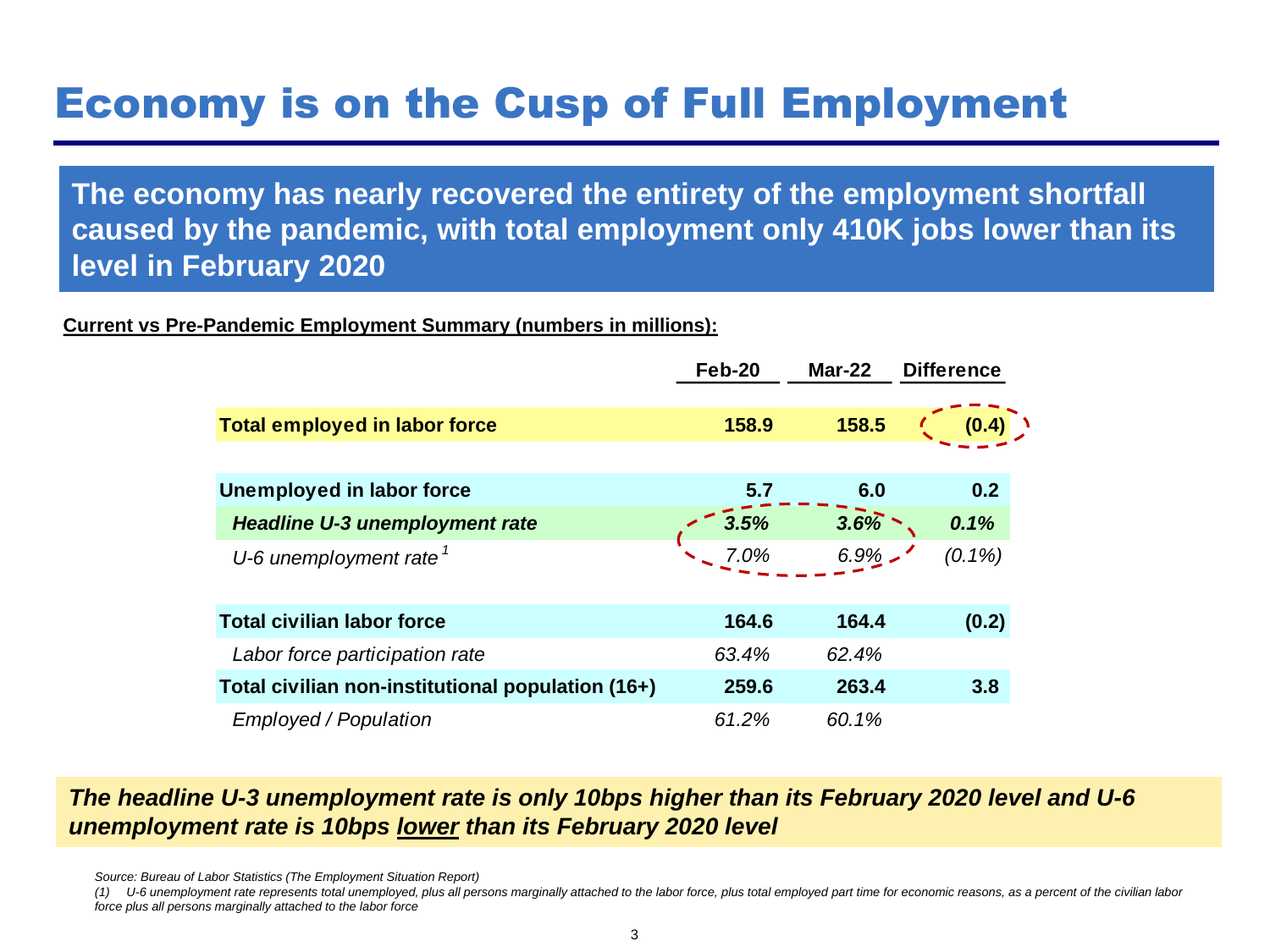## Unemployment Rate at Historical Lows

**Over the last 50 years, there have only been three months when the headline unemployment rate was lower than the current level of 3.6%**

**Headline U-3 Unemployment Rate | March 1972 to March 2022:** 



*Source: Bureau of Labor Statistics (The Employment Situation Report)*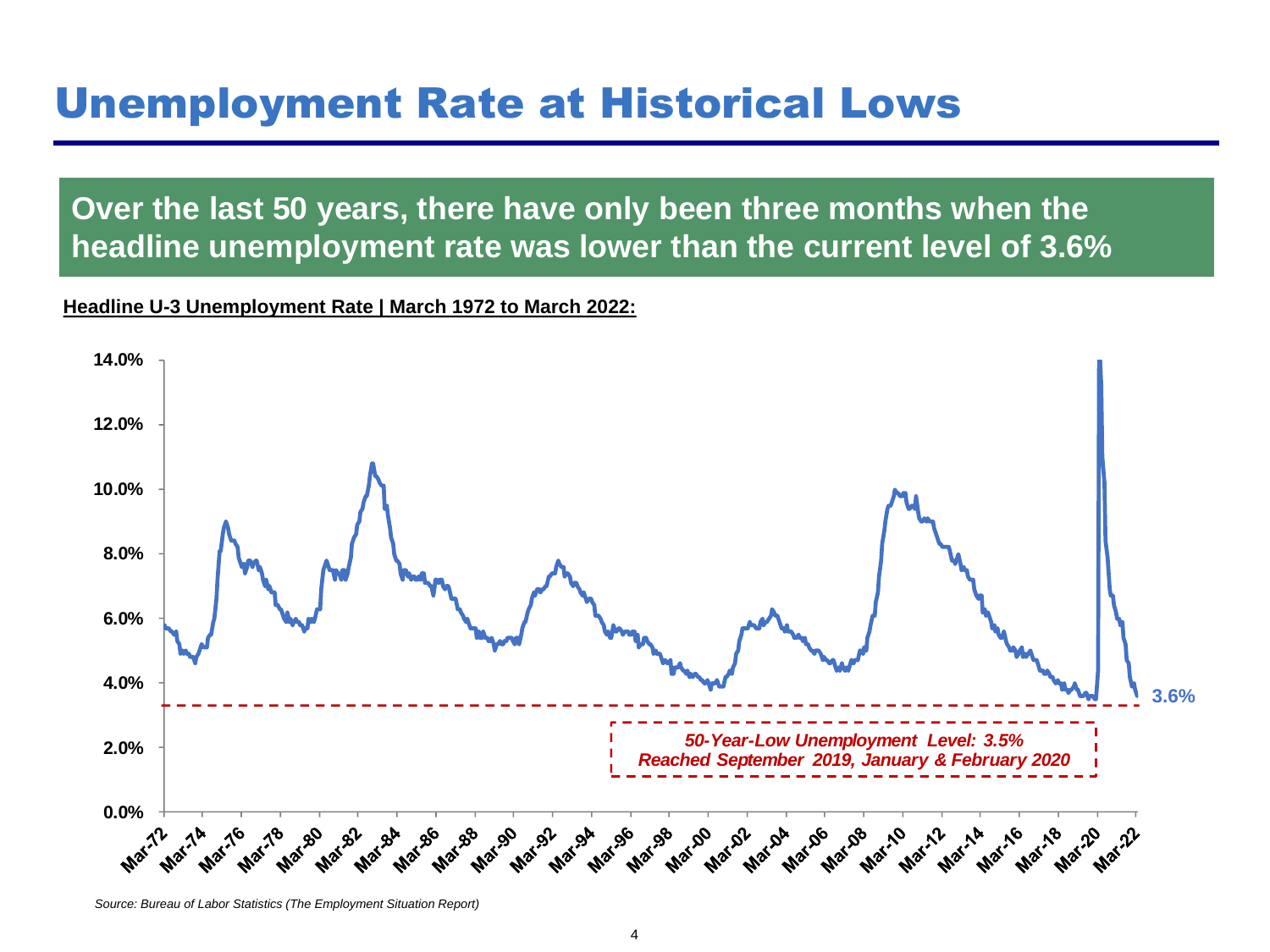# Job Openings at Historical Highs

**There are currently 11.3 million job openings in the economy, an all-time high level, and 5.3 million more openings than the number of unemployed persons, the widest gap since job openings data first became available in 2000**

**Number of Job Openings and Total Unemployed Persons in Labor Force (numbers in millions):** 



*Source: Bureau of Labor Statistics (The Employment Situation Report and Job Openings and Labor Turnover Survey)*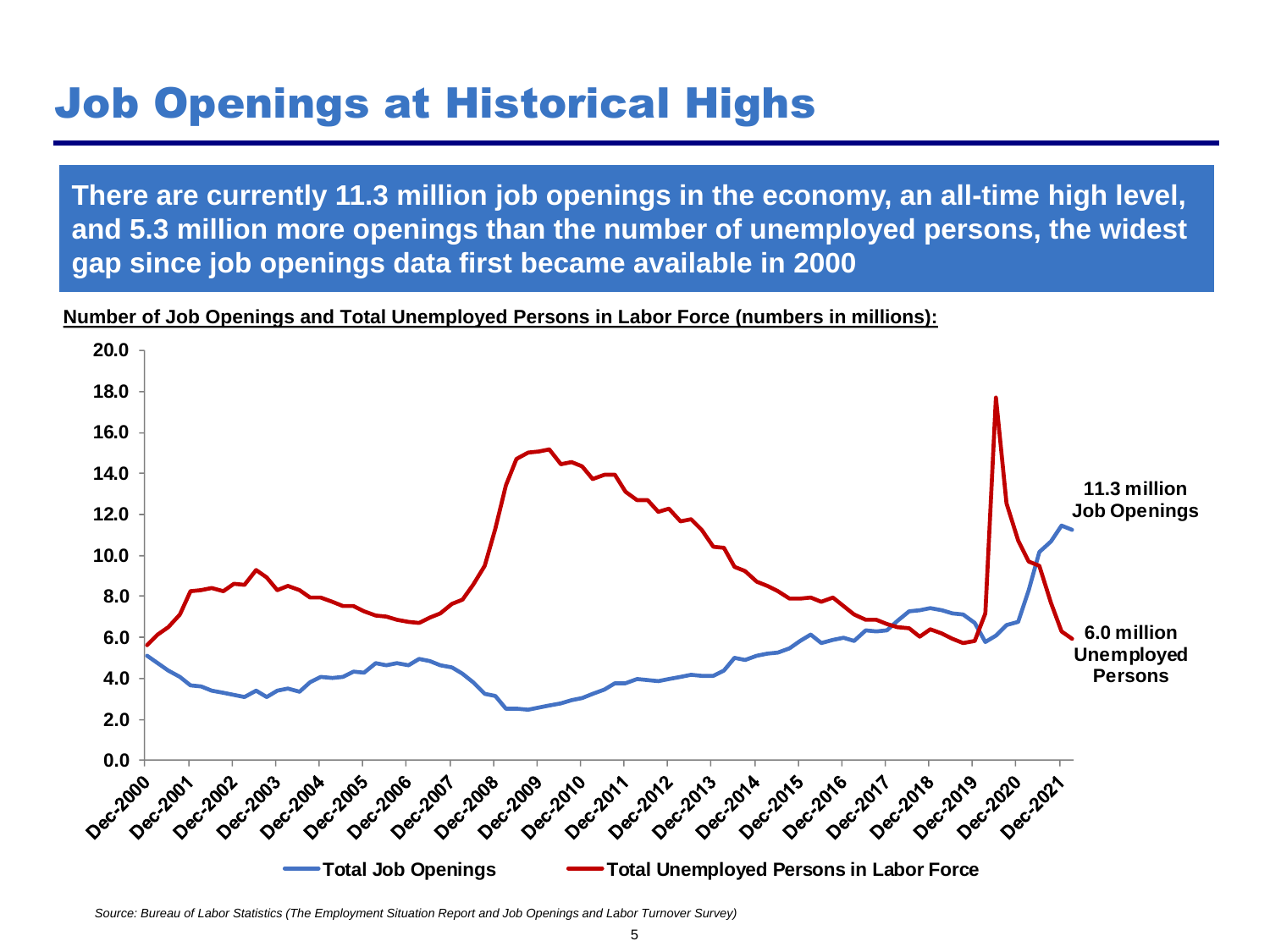## Substantial Wage Inflation

**A historically tight labor market has resulted in substantial, broad-based wage inflation with almost all industry sectors experiencing mid-single-digit percentage or greater year-over-year growth in average hourly earnings** 

#### **Average hourly earnings of all employees on private nonfarm payrolls by industry (seasonally adjusted):**

|                                       |         |          | Y-o-Y   |
|---------------------------------------|---------|----------|---------|
|                                       | Mar-21  | $Mar-22$ | Growth  |
| <b>Total private nonfarm payrolls</b> | \$30.06 | \$31.73  | 5.6%    |
|                                       |         |          |         |
| <b>Goods-producing</b>                | \$30.45 | \$31.97  | 5.0%    |
| Mining and logging                    | 34.30   | 35.75    | 4.2%    |
| Construction                          | 32.24   | 34.07    | 5.7%    |
| Manufacturing                         | 29.20   | 30.55    | 4.6%    |
| Durable goods                         | 30.70   | 32.11    | 4.6%    |
| Nondurable goods                      | 26.69   | 27.96    | 4.8%    |
|                                       |         |          |         |
| <b>Private service-providing</b>      | \$29.97 | \$31.67  | 5.7%    |
| Trade, transportation, and utilities  | 25.83   | 27.44    | 6.2%    |
| Wholesale trade                       | 33.20   | 34.71    | 4.5%    |
| Retail trade                          | 21.50   | 22.89    | 6.5%    |
| Transportation and warehousing        | 25.76   | 27.79    | 7.9%    |
| <b>Utilities</b>                      | 44.24   | 46.71    | 5.6%    |
| Information                           | 44.06   | 45.17    | 2.5%    |
| <b>Financial activities</b>           | 39.77   | 41.19    | 3.6%    |
| Professional and business services    | 35.80   | 38.18    | 6.6%    |
| <b>Education and health services</b>  | 29.46   | 31.24    | $6.0\%$ |
| Leisure and hospitality               | 17.60   | 19.68    | 11.8%   |
| Other services                        | 27.22   | 28.18    | 3.5%    |

*Source: Bureau of Labor Statistics (Table B-3 of The Employment Situation Report)*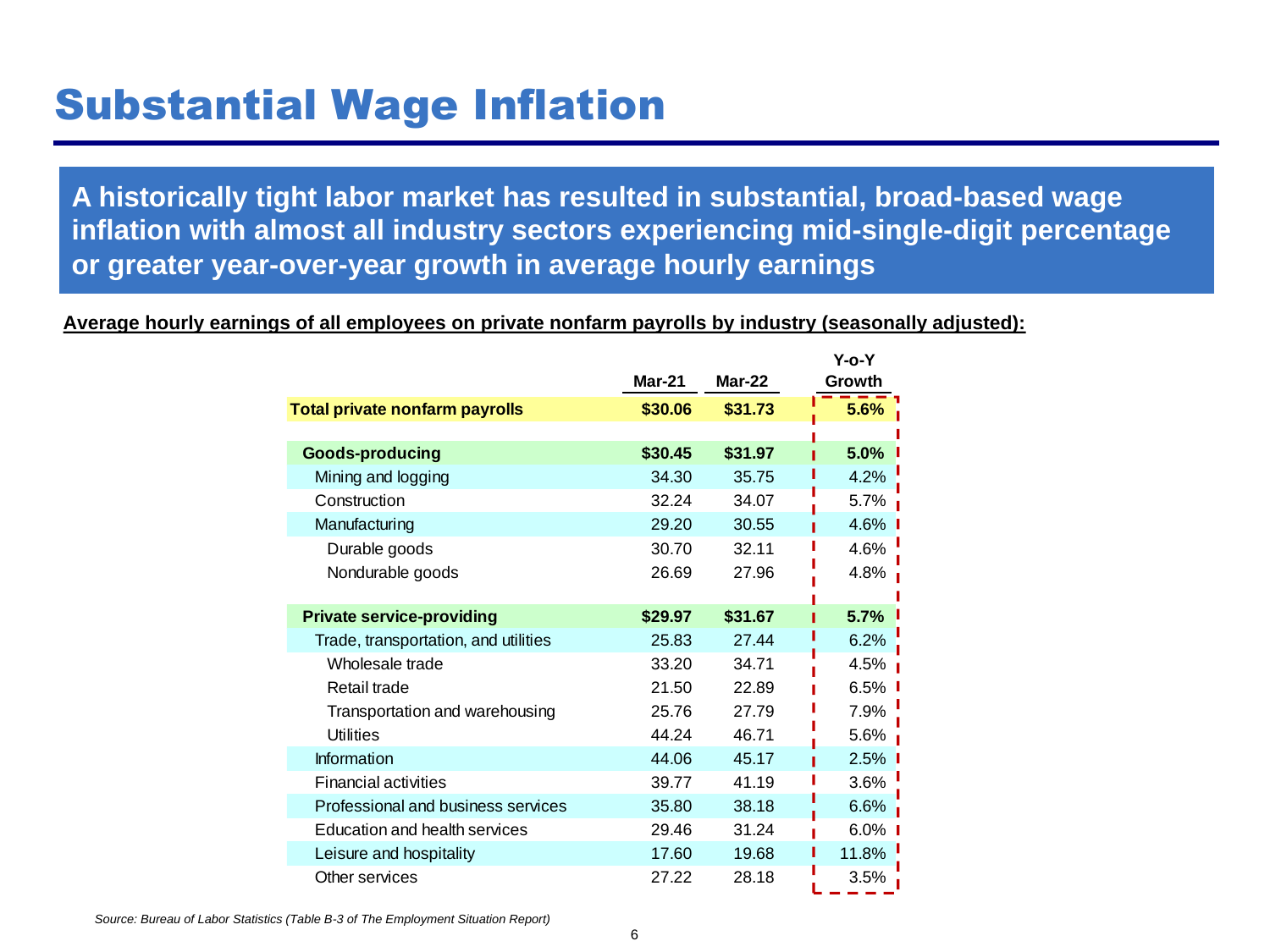### Inflation Expectations at Risk of Becoming Unanchored

**Consumer expectations for both near- and medium-term inflation, as measured by the Federal Reserve Bank of New York's Survey of Consumer Expectations, have risen sharply over the last twelve months**

#### **Median one- and three-year ahead expected inflation rate:**



Source: Survey of Consumer Expectations, © 2013-2021 Federal Reserve Bank of New York (FRBNY). The Survey of Consumer Expectations is a nationally representative, Internet-based survey of *a rotating panel of approximately 1,300 household heads.*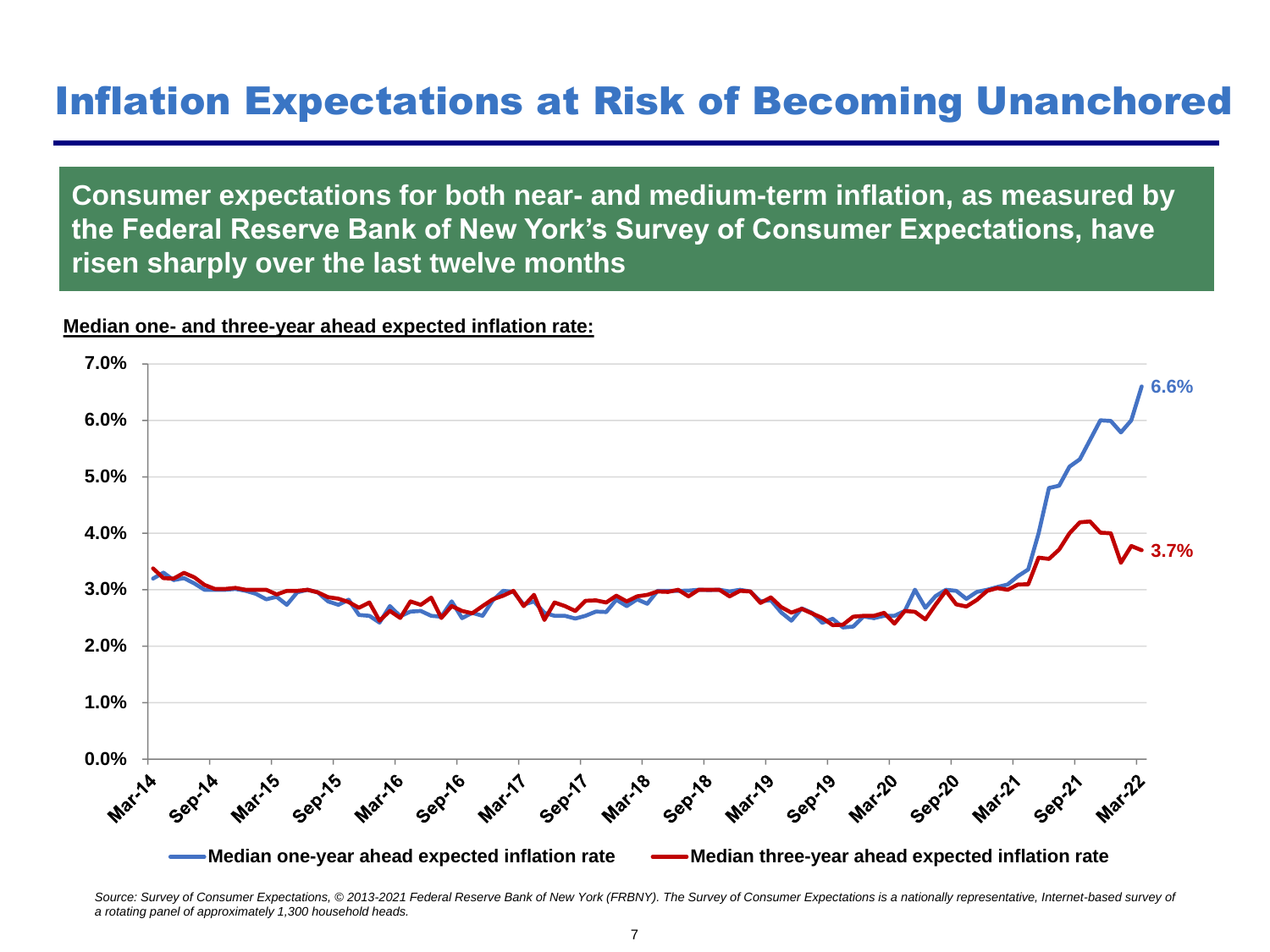## Elevated Core CPI Excluding Used Car Prices

**Excluding the impact of used car prices, which have been highly volatile over the last six months, Core CPI has remained consistently elevated and hit a new high in March with a 0.6% month-over-month increase, or 7% annualized growth**

#### **Month-Over-Month CPI Inflation by Consumption Category:**

|                                             | <b>Oct-21</b> | <b>Nov-21</b> | <b>Dec-21</b> | Jan-22 | Feb-22    | <b>Mar-22</b> |
|---------------------------------------------|---------------|---------------|---------------|--------|-----------|---------------|
| <b>Used Cars</b>                            | 2.5%          | 2.4%          | 3.3%          | 1.5%   | $(0.2\%)$ | (3.8%)        |
| Goods ex. Used Cars                         | 0.7%          | 0.6%          | 0.8%          | 0.9%   | 0.5%      | 0.4%          |
| Goods                                       | 1.0%          | 0.9%          | 1.2%          | 1.0%   | 0.4%      | $(0.4\%)$     |
| <b>Services</b>                             | 0.4%          | 0.4%          | 0.3%          | 0.4%   | 0.5%      | 0.6%          |
| <b>Reported Core CPI</b>                    | 0.6%          | 0.5%          | 0.6%          | 0.6%   | 0.5%      | 0.3%          |
|                                             |               |               |               |        |           |               |
| Core CPI ex. Used Cars                      | 0.5%          | 0.4%          | 0.4%          | 0.5%   | 0.5%      | 0.6%          |
| <b>Annualized Core CPI ex. Used Cars</b>    | 5.7%          | 5.4%          | 5.1%          | 6.2%   | 6.1%      | 6.6%          |
| <b>Inflation Contribution from Services</b> | 65%           | 68%           | 56%           | 60%    | 75%       | 83%           |
|                                             |               |               |               |        |           |               |
| <b>Memo: CPI Weightings</b>                 |               |               |               |        |           |               |
|                                             | <b>Oct-21</b> | <b>Nov-21</b> | <b>Dec-21</b> | Jan-22 | Feb-22    | <b>Mar-22</b> |
| <b>Used Cars</b>                            | 3%            | 3%            | 3%            | 4%     | 4%        | 4%            |
| Goods ex. Used Cars                         | 17%           | 17%           | 17%           | 18%    | 18%       | 18%           |
| Goods                                       | 21%           | 21%           | 21%           | 22%    | 22%       | 22%           |
| <b>Services</b>                             | 58%           | 58%           | 58%           | 58%    | 57%       | 57%           |
| <b>Reported Core CPI</b>                    | 79%           | 79%           | 78%           | 79%    | 79%       | 79%           |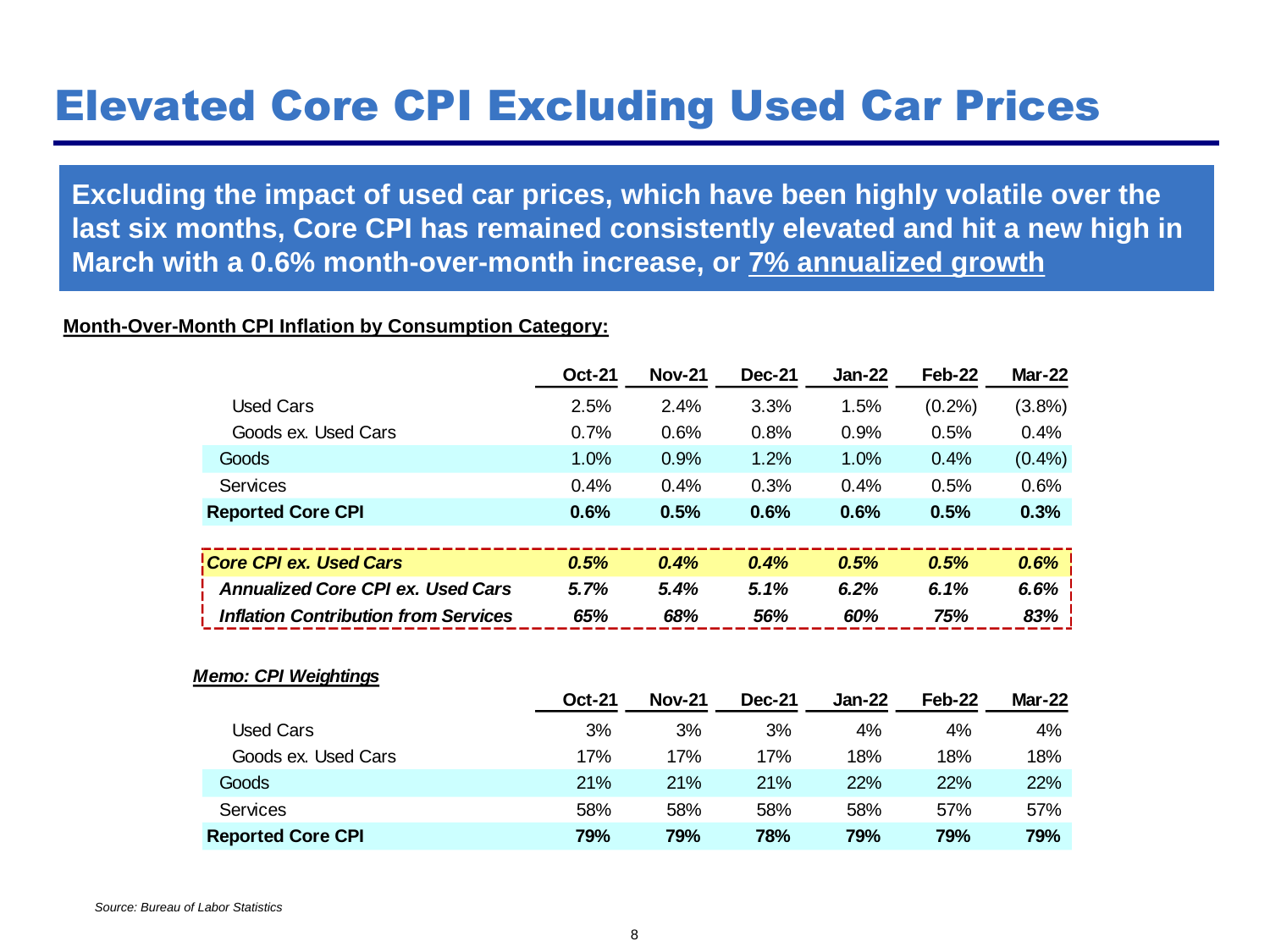# Inflation is Increasingly Driven by Services

**CPI inflation in recent months has been increasingly driven by inflation in services consumption, which tends to be more persistent and has approximately a 60% weighting in the overall index** 

#### **Contribution to Month-Over-Month CPI Inflation by Consumption Category:**



*Rising housing costs, which account for 33% of overall CPI and a majority of the services category of CPI, will likely be a key driver of sustained high inflation*

*Chart Source: Bureau of Labor Statistics (Consumer Price Index Report)*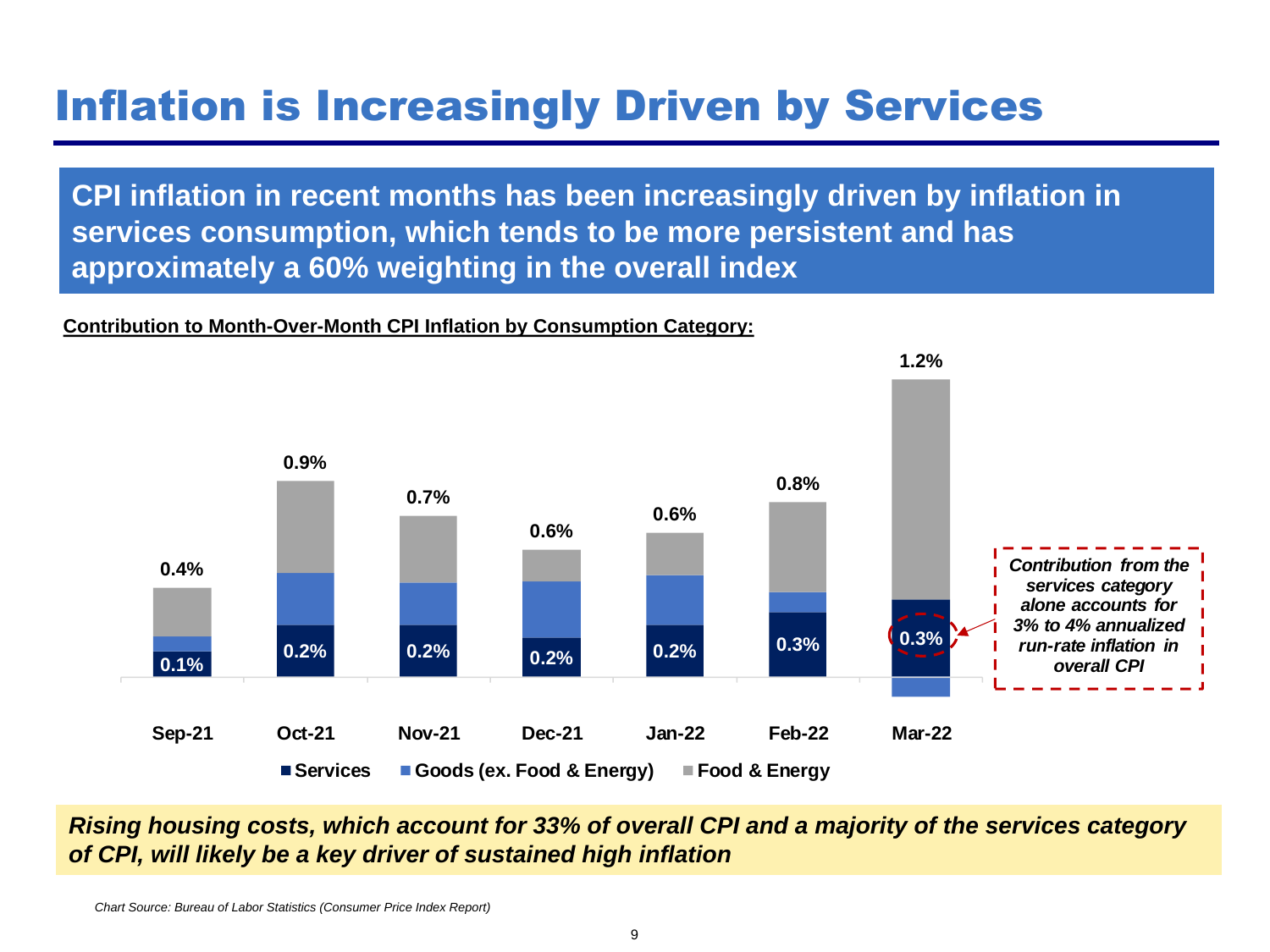### CPI & PCE Housing Inflation Understate Market Trends

**Reported CPI and PCE housing inflation of 4% to 5% year-over-year increases severely understate the 13% to 20% increases observed across most rental and home price market indices**

### **% Year-over-Year Change (February 2022)1:**



*Chart Source: Bureau of Labor Statistics (Consumer Price Index Report), Bureau of Economic Analysis (Personal Consumption Expenditures Price Index), Zillow, CoreLogic, Redfin*

*(1) CoreLogic indices reflect year-over-year change in January 2022.*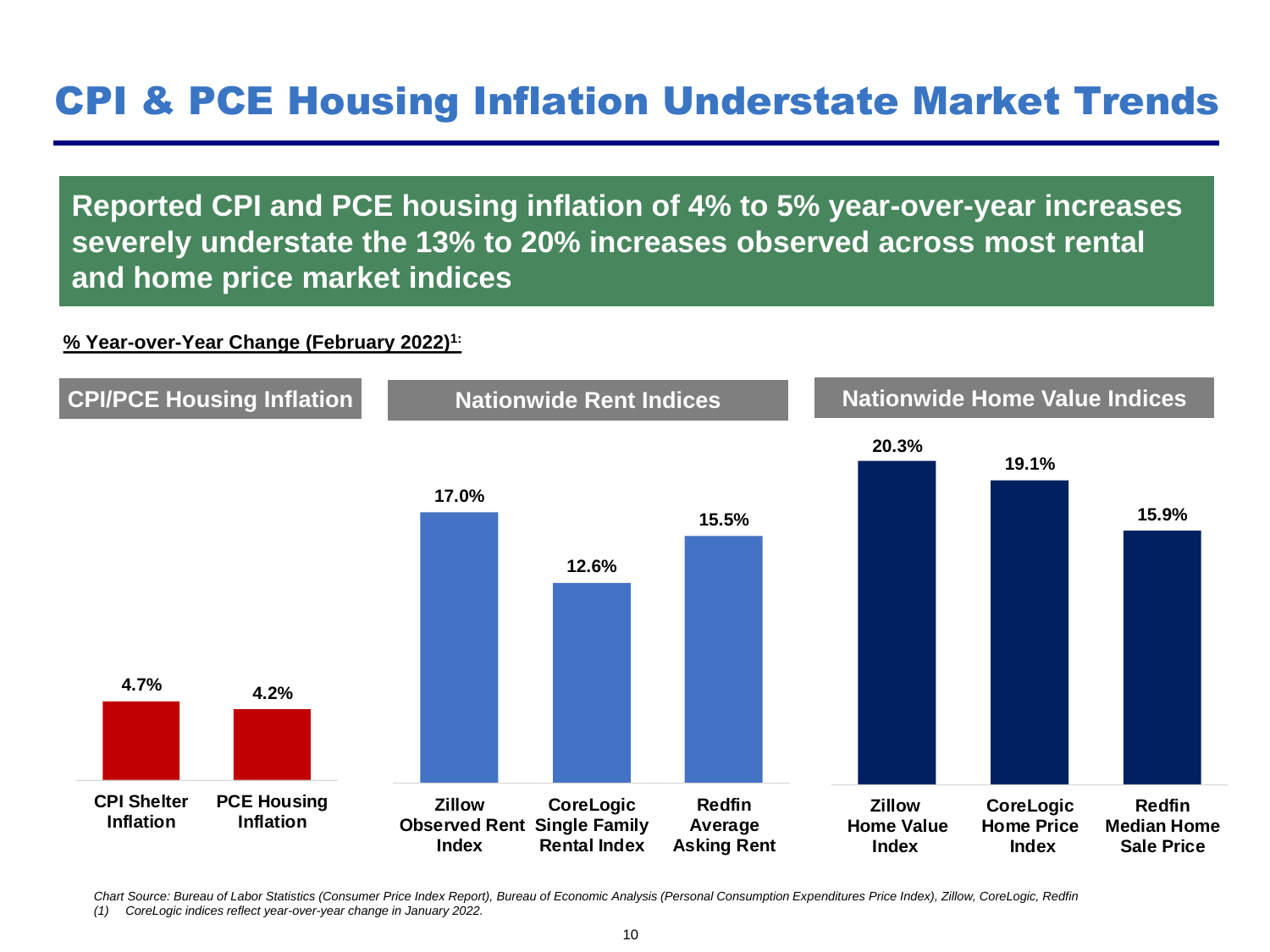"Let's start with rents, because rents give us the most direct information on how affordable housing services are. Early in the pandemic, rent growth slowed as demand dropped to live in dense areas where rental housing tends to be concentrated while some people, especially young adults, moved in with family and friends. However, more recently rents have accelerated sharply. On net, rents have risen 6.5 percent since January 2020, according to the prices tracked under the Consumer Price Index (CPI). That is not out of line with the pace of rent increases seen in the CPI over the previous five years.

**But there is good reason to think this number doesn't fully reflect the extent to which rents have grown. CPI measures rents that people are currently paying, under leases that can be slow to reflect market conditions. Meanwhile, measures of market rent have increased a lot more than 6.5 percent over the last two years.** For example, CoreLogic's single family rent index rose 12 percent over the 12 months through December, and RealPage's measure of asking rent for units in multifamily buildings rose 15 percent over the 12 months through February. Based on various measures of asking rents, some recent research suggests that the rate of rent inflation in the CPI will double in 2022. If so, rent as a component of inflation will accelerate, which has implications for monetary policy."

- *Federal Reserve Governor Christopher J. Waller, The Red Hot Housing Market: the Role of Policy and Implications for Housing Affordability March 4, 2022*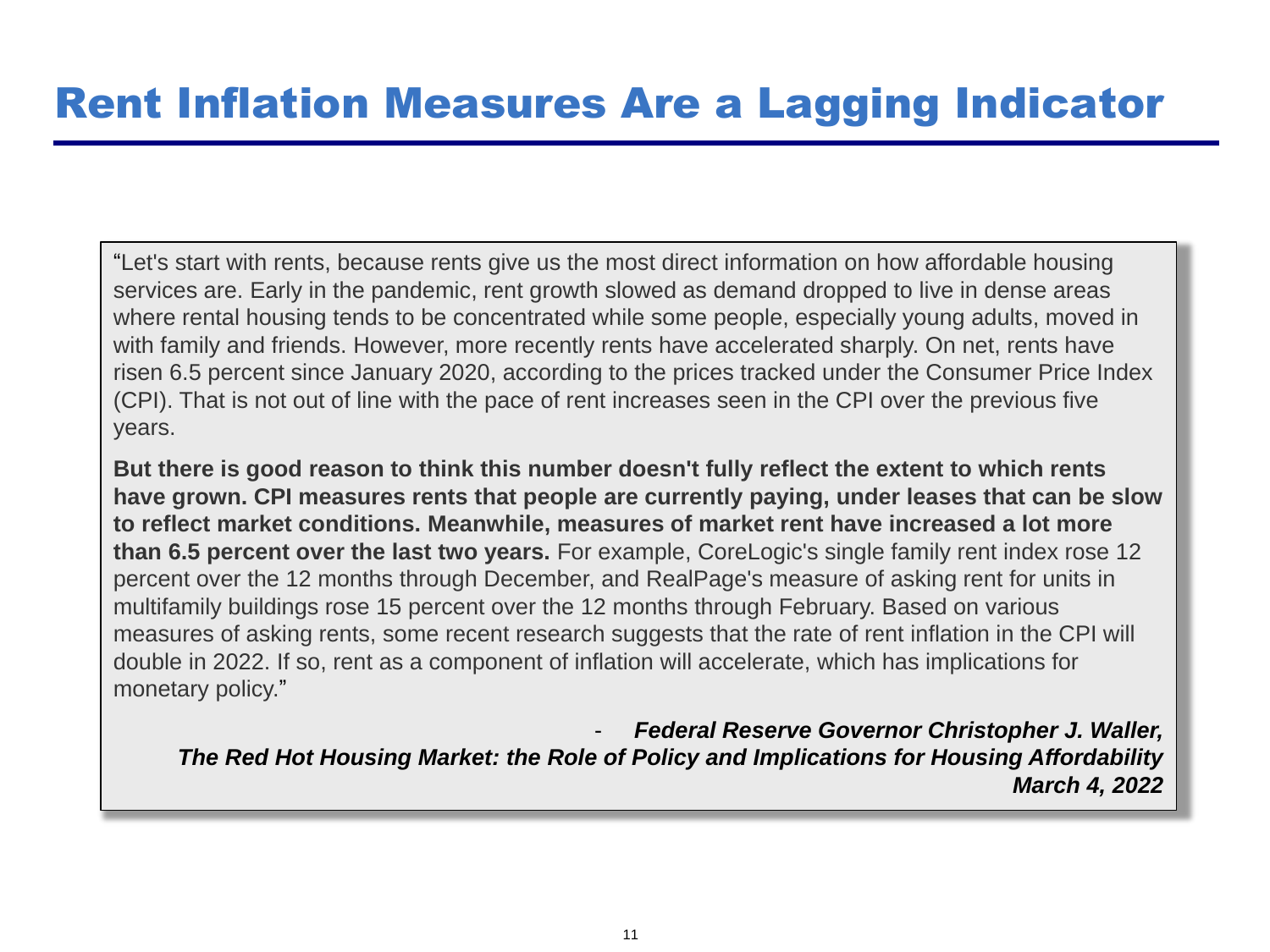**A recently published paper by the Federal Reserve Bank of San Francisco estimates that housing inflation will contribute approximately 110bps and 50bps per annum to CPI and PCE inflation, respectively, in both 2022 and 2023**

#### **Excerpted from "Will Rising Rents Push Up Future Inflation?"<sup>1</sup> :**

### **Figure 4**

#### Impact of asking rents, house prices on future PCE inflation



*"Our model confirms that an increase in current asking rents or current house prices can push up the CPI rent index for a typical MSA for as long as 24 months into the future…..*

*….We can translate the model's predicted path for future rent inflation into a predicted impact on future overall inflation by using the weights that the CPI or PCEPI assign to rent and OER….. Applied to CPI inflation, our results imply an additional increase of 1.1pp for both 2022 and 2023. Applied to PCE inflation, which is the measure used by the Federal Reserve to gauge its 2% inflation target, our results imply an additional increase of 0.5pp for both 2022 and 2023."* 

*(1) Published on February 4, 2022 by the Federal Reserve Bank of San Francisco.*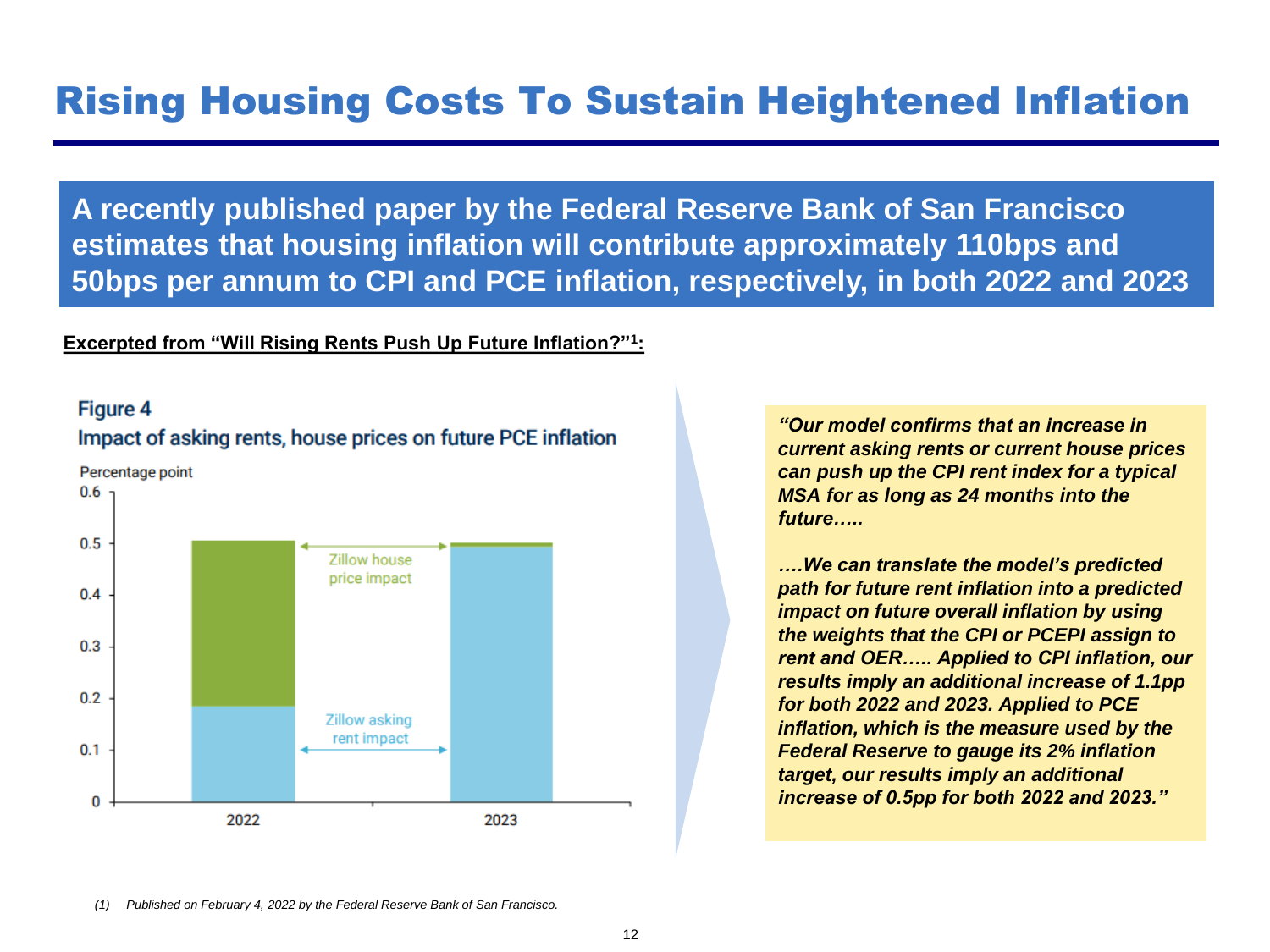### Increasing PPI Suggests Continued Consumer Inflation

**Continued rapid increase in Core PPI suggests that supply-side constraints might be longer-lasting than initially expected and will likely result in continued future inflation to consumers**

### **Core PPI: Final demand less Foods and Energy | % Year-over-Year Change:**



*Chart Source: Bureau of Labor Statistics (Producer Price Index Report)*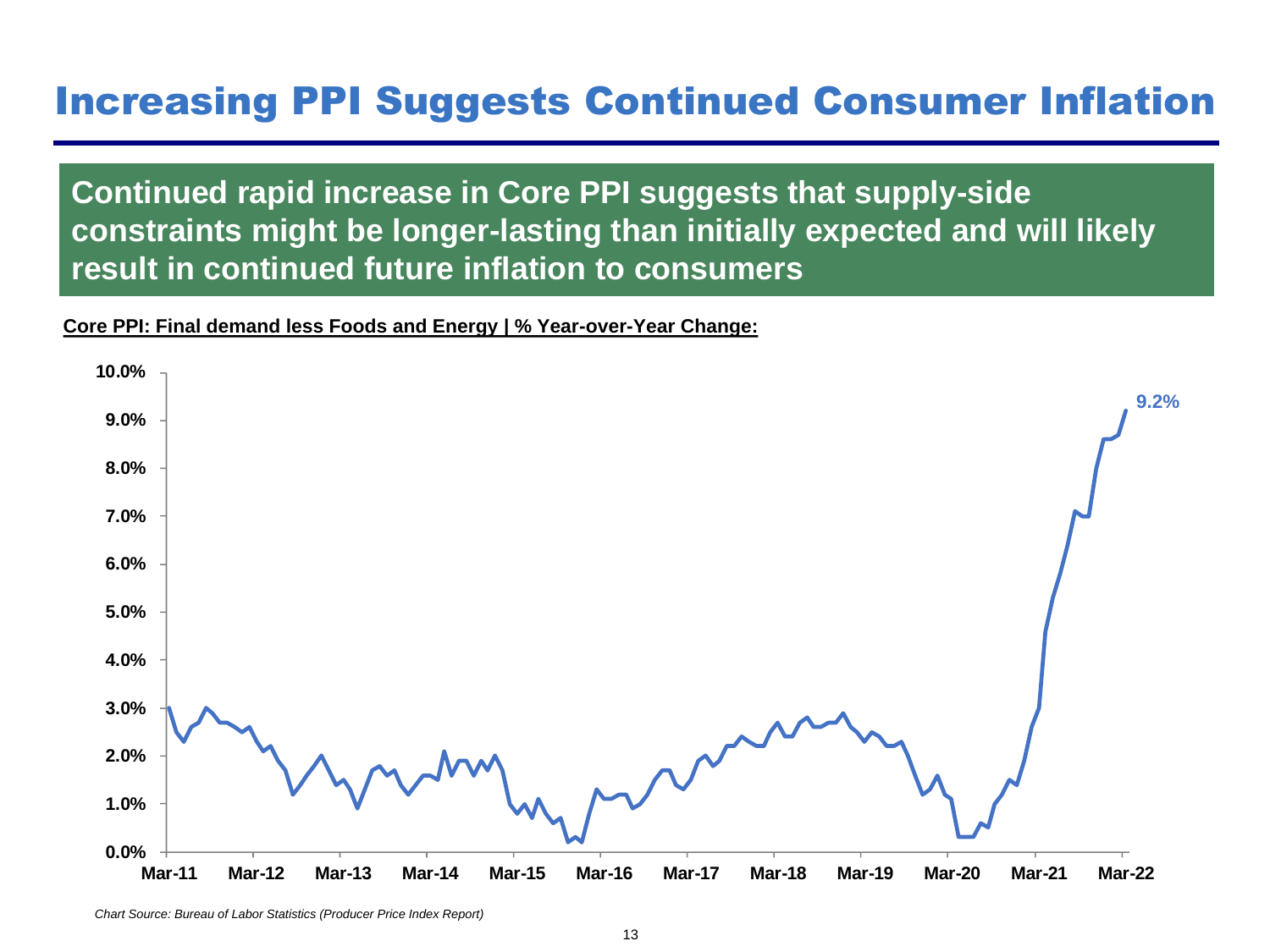**Several emerging structural forces, which are not yet reflected in current figures, will likely add substantial inflationary pressures to the economy** 

### **Focus on national and resource security**

**Desire for energy independence drives local resource production** 

### **De-globalization and re-shoring of supply chains**

- Recent supply chain disruptions have highlighted the need for improved supply chain control and redundancy
- **Adoption of ESG standards and de-carbonization**
- **Labor bargaining power**
	- Rise of unionization (e.g., Starbucks and Amazon)
- **Stakeholder capitalism**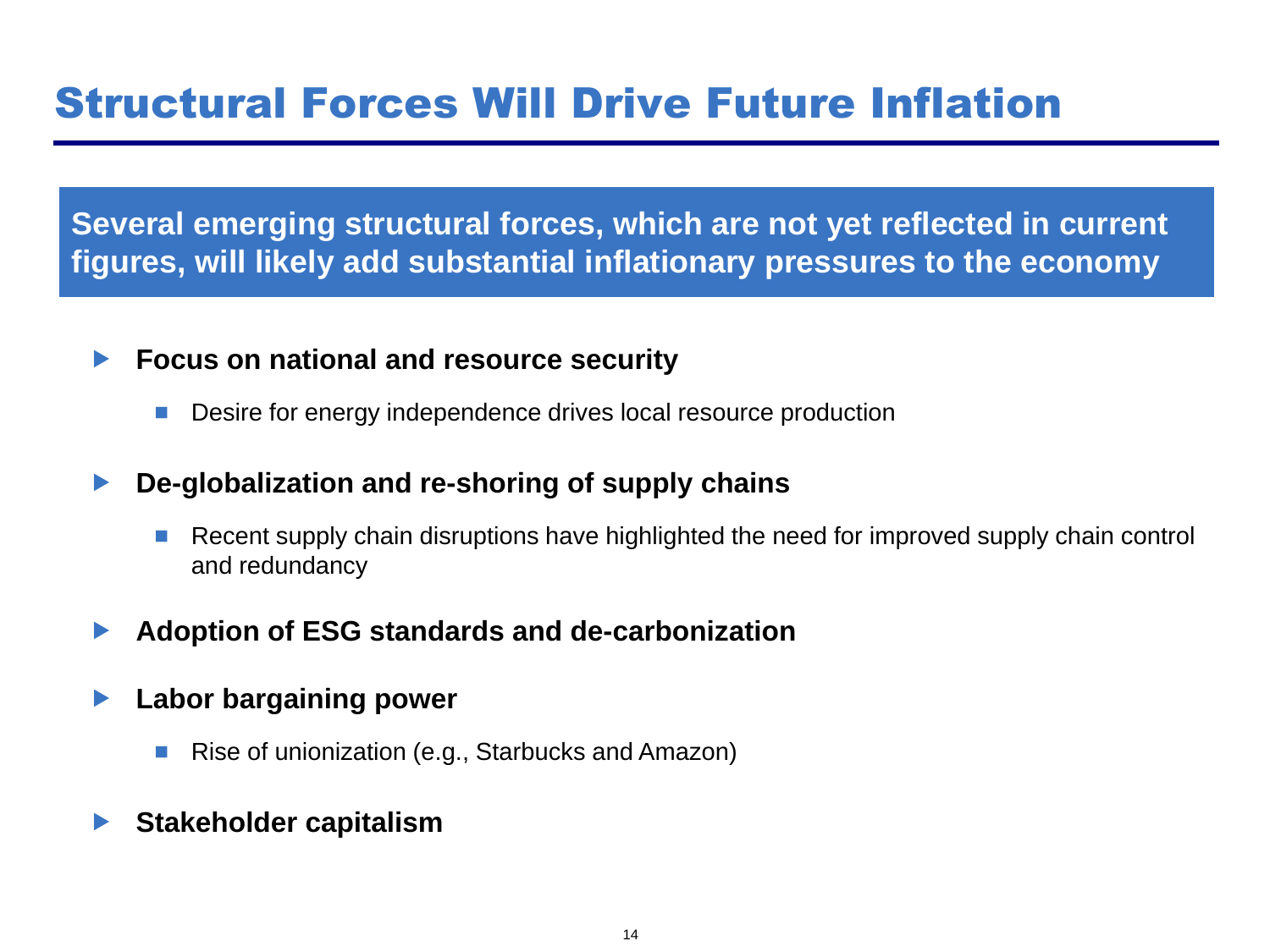## Perspectives on a Higher Fed Funds Neutral Rate

*"Meanwhile, the major central banks face a difficult balancing act. The Fed appears to be significantly behind the curve; the stagflationary shock is relatively mild for a country that is energy and food independent to a first approximation and <i>standard monetary policy rules would call for the policy rate to be anywhere from 4% to 6% right now"*

> - *Brevan Howard Macro Limited Annual Report March 31, 2022*

*"So if raising rates to 2% or so won't unduly slow the economy, what will the Fed do? Simple: It will have to take rates much higher, as it has consistently done during economic expansions. Since the central bank got inflation under control in the mid-1980s, tightening cycles have typically ranged from 3 to 5 percentage points, making the 2-point increase of the last expansion the clear outlier. And if inflation proves more tenacious, then the episodes of the late 1970s and early 1980s — which included increases of 10 percentage points and more — could eventually become more relevant benchmarks."*

> - *William Dudley, Former President of Federal Reserve Bank of New York "Markets Still Don't Get How Far the Fed Might Go", published on Bloomberg Opinion, February 28, 2022*

*"First, price stability is essential for sustained maximum employment, while overheating the economy leads to stagflation and higher levels of average unemployment through time. Second, there can be no reliable progress against inflation without substantial increases in real interest rates, which mean temporary increases in unemployment. Real short-term interest rates are currently lower than at any point in decades. They likely will have to reach levels of at least 2 or 3 per cent for inflation to be brought under control. With inflation running above 3 per cent, this means rates of 5 per cent or more - something markets currently regard as almost unimaginable. Central to success in fighting inflation is establishing credibility that a new paradigm is in place."*

> - *Lawrence Summers, Former Treasury Secretary March 17, 2022*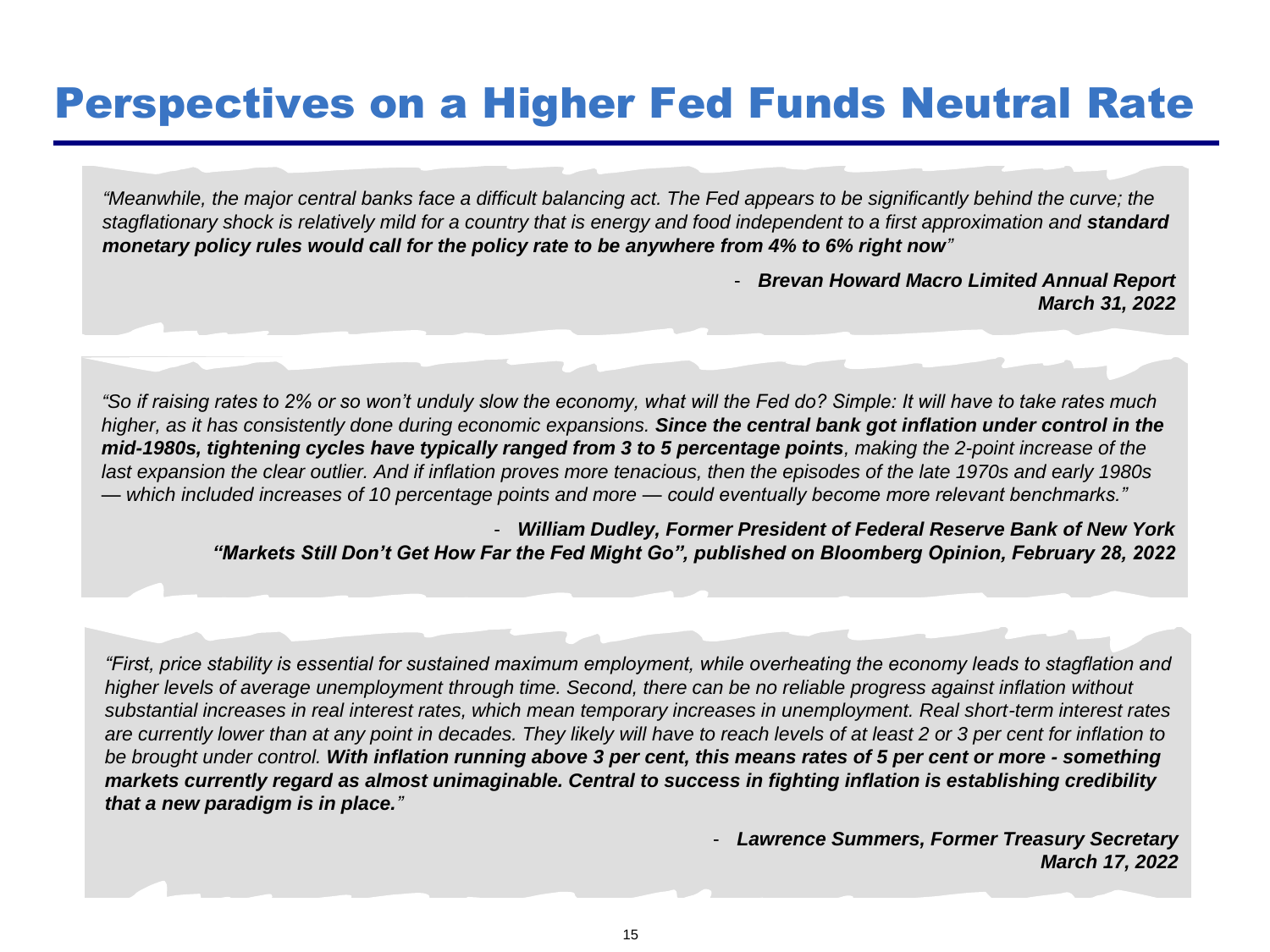## Situation Overview

### **Economy is rapidly approaching full employment**

- Unemployment level is nearing historical lows and job openings are at an all-time high level
- Tight labor market has led to substantial and broad-based wage inflation
- **Inflation is increasingly being driven by more resilient and persistent inflation in the services category of consumption**
	- Core CPI, excluding used car prices, has remained consistently elevated and hit a new high of 0.6% month-over-month increase, or 7% annualized growth, in March
	- Measures of shelter inflation understate underlying market trends
- **Consumer inflation expectations have risen sharply in recent months**
- **Current Fed policy outlook is at risk of being "behind the curve"**
	- Median FOMC dot plot projection calls for 25bps hikes at each of the remaining FOMC meetings in 2022 and a peak neutral rate of 2.75% by year-end 2023
	- Monthly balance sheet reduction of up to \$60bn in Treasurys and \$35bn in agency MBS

### *More aggressive action, including multiple 50bps hikes, a higher neutral rate, and a faster pace of balance sheet reduction, will likely be required to combat inflation and mitigate the risk of a wage-price spiral*

*Source: Bureau of Labor Statistics (The Employment Situation Report, Consumer Price Index). Federal Reserve Board (Summary of Economic Projections and March 15 – 16, 2022 FOMC Minutes) Note: Please see additional disclosures at the end of this presentation*